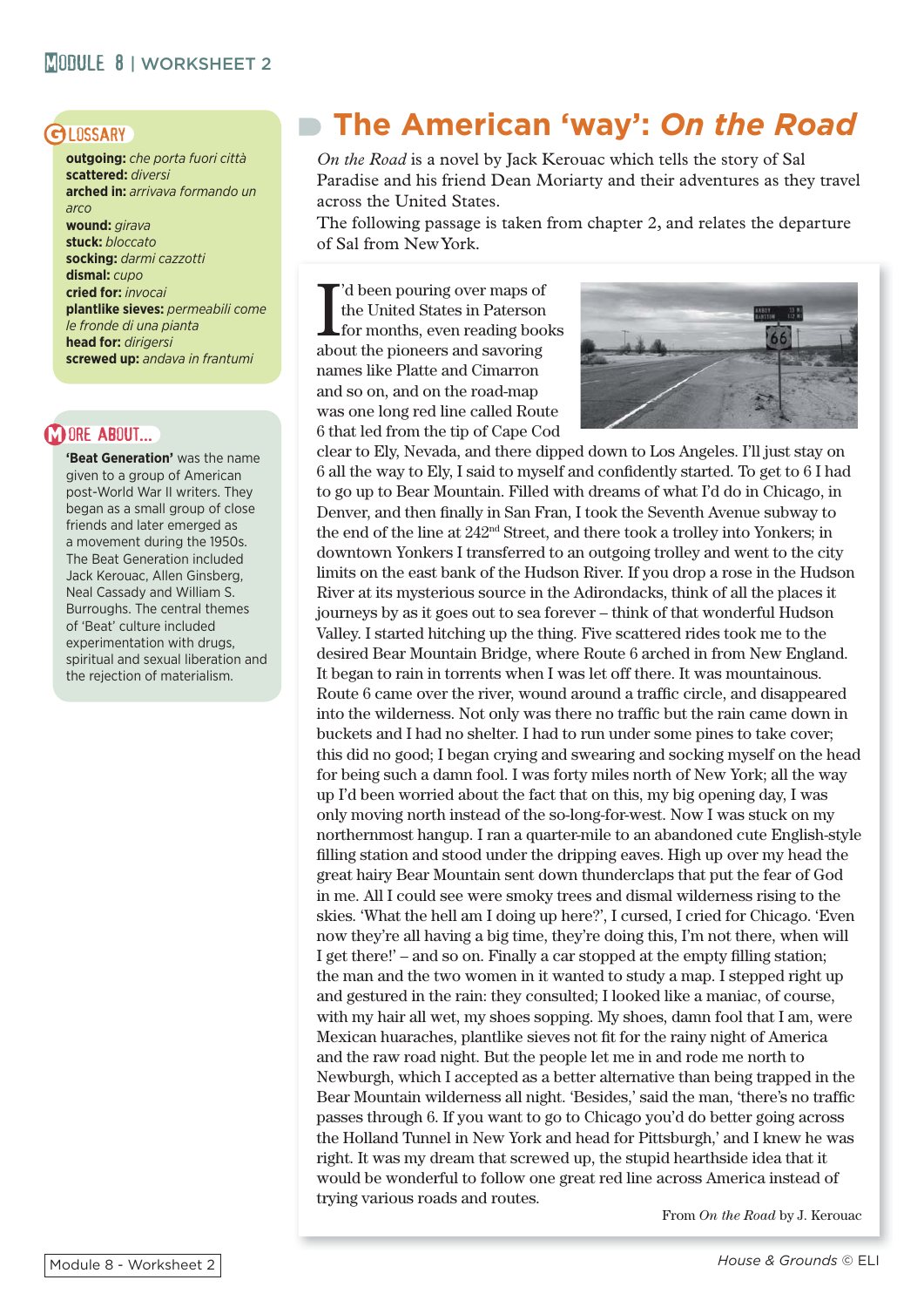**ACTIVITIES** 

## READING COMPREHENSION *administrational compression compression compression compression compression*

## 1 **Read the passage and choose the correct option.**

- 1 Why does Sal consult lots of maps and books before starting his journey? A He wants to relax because the journey will be long and tiring.
	- **B** He wants to plan his journey.
	- C Studying maps and reading books is part of his job.
- 2 Why do you think he finds the pioneers fascinating? A He can identify with them because of their journey westward. B He has a lot of spare time and he likes reading.
	- C He is doing a project on American history.
- 3 What is the final destination of his journey?
	- A Los Angeles
	- B Ely
	- C San Francisco
- 4 When Sal sees the Hudson river he realizes…
	- A he is going in the same direction as the river.
	- B the river is perpendicular to his direction.
	- C he is going in the opposite direction of the river.
- 5 Sal feels a fool because...
	- A he has lost his road map.
	- B he realises he shouldn't have gone north.
	- C he has ruined his shoes.

#### 6 Why does a car stop at the filling station?

- A Because the people in the car want to have a rest.
- **B** Because they want to consult the road map.
- C Because they want to wait for the rain storm to stop.
- 7 At first the people in the car hesitate to let Sal in...
	- A because he looks like a fool.
	- B because they do not understand what he wants.
	- C because they are not going to Chicago.
- 8 The man suggests Sal change route...
	- A because there is another route, which is shorter.
	- B because Route 6 does not have enough traffic.
	- C because Pittsburgh is a city worth visiting.

#### 2 **The road in the title is a metaphor for life in general, and the protagonist takes to the road for several reasons. Choose among the following and explain your choice.**

- $1 \sqcap$  freedom
- $2 \sqcap$  opportunity
- $3 \Box$  discovery
- $4 \sqcap$  adventure
- $5 \sqcap$  loneliness
- $6 \sqcap$  confusion
- $7 \Box$  desolation
- $8 \sqcap$  change
- $9 \Box$  challenge